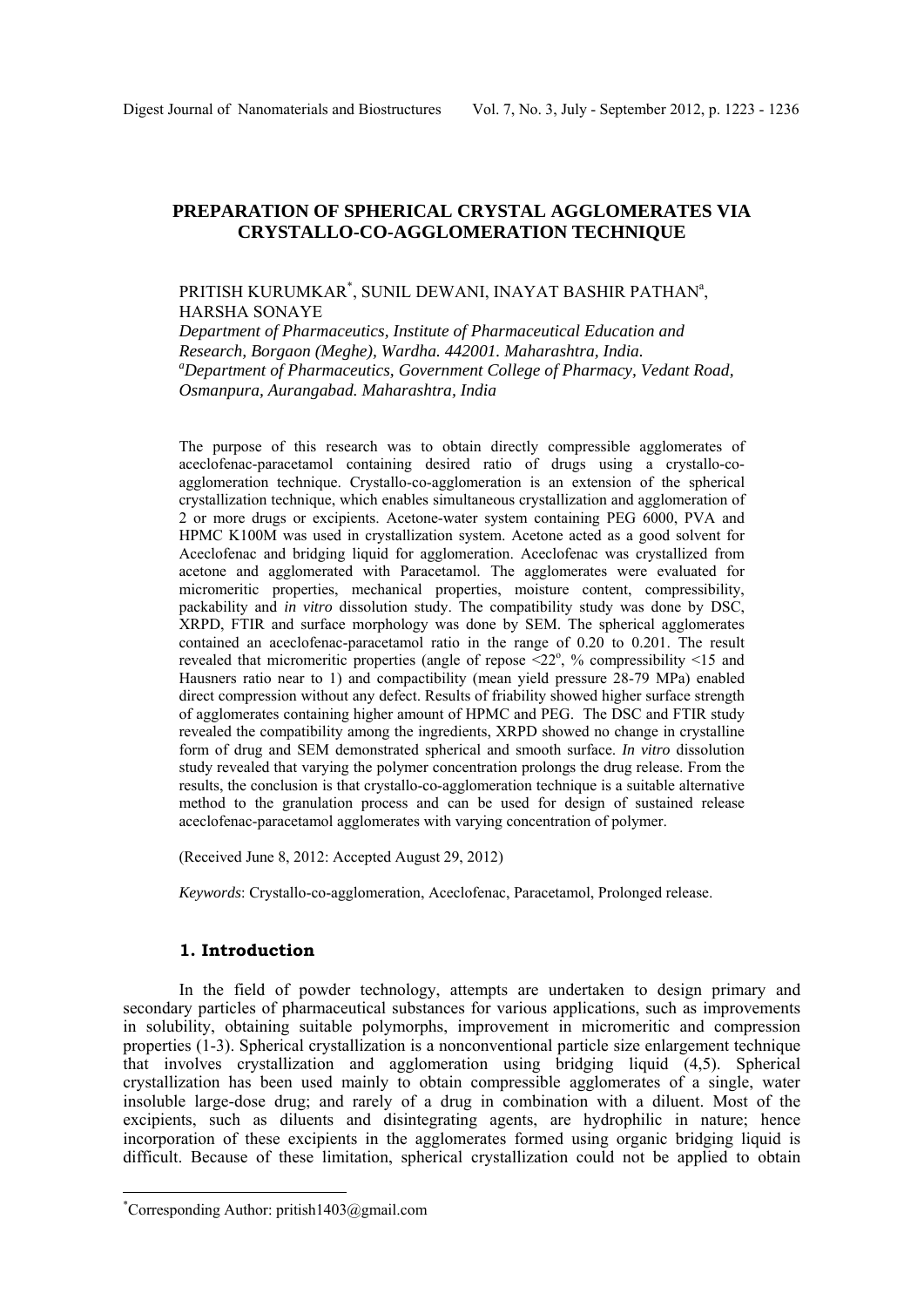# 1224

agglomerates of low-dose or poorly compressible materials. In order to overcome the limitation of spherical crystallization, crystallo-co-agglomeration (CCA) technique was developed by Kadam et al. In the spherical technique, fine crystals produced in the crystallization step or in the reaction process transform into a spherical shape. But CCA is a modification of the spherical crystallization technique, in which drug is crystallized and agglomerated with an excipient or with another drug, which may or may not be crystallized in the system. The agglomeration is performed using bridging liquid. The process enables design of agglomerates containing two drugs or a low-dose or poorly compressible drug in combination with diluents (6,7). The present research was an attempt to design a Crystallo-co-agglomeration method to obtain the agglomerates containing aceclofenacparacetamol in the ratio of 100:500. The choice of drug combination was made on the basis of significant compressibility problems associated with the drugs. In the process, aceclofenac was crystallized from acetone and agglomerated with paracetamol. Acetone served as the bridging liquid and aqueous phase as bad solvent and HPMC K100M imparts viscosity to the system. PEG 6000 was used to improve the mechanical strength and sphericity of the agglomerates. From the results it can be concluded that agglomerates obtained have improved flowability, wetability and compressibility and the developed method can be used as an alternative to conventional granulation process.

# **2. Materials and methods**

Aceclofenac and paracetamol were gift sample from Aristo Pharmaceuticals Pvt. Ltd., Daman. Hydroxypropylmethylcellulose (HPMC K100M), Polyethylene glycol (PEG 6000) and polyvinyl alcohol were gifted from Colorcon Ltd., UK. Primogel was supplied by Loba chemicals, Mumbai. Acetone and all other chemicals, which are of analytical grade, were procured from Merck Ltd, Mumbai, India.

## **Crystallo-Co-Agglomeration Technique:**

The agglomerates were prepared using the polymer composition shown in table. In crystallization vessel, aceclofenac (1gm) and hydroxypropylmethylcellulose (HPMC K100M) were dissolved in acetone, and paracetamol (5gm) was uniformly dispersed in it by continuous agitation at 100 rpm by magnetic stirrer. An aqueous phase containing polyethylene glycol (PEG 6000) and polyvinyl alcohol was added, and the contents were stirred at 800 rpm by constant speed magnetic stirrer. The temperature of the crystallization system was maintained below 5°C. The stirring was continued untill obtaining agglomerates, which were then filtered and dried overnight at room temperature (7).

## **Drug Content:**

On obtaining agglomerated crystals, the crystals equivalent to drug ratio 1:5 were weighed, crushed and transferred to 100 ml volumetric flask. To this, a little quantity of acetone was added to dissolve agglomerated crystals and volume was maintained by distilled water so as to get 100 µg/ml solutions. After sufficient dilution with water for aceclofenac and paracetamol, the absorbance was measured using UV visible spectrophotometer (Pharma Spec 1700, Shimadzu Corporation, Kyoto, Japan) at 271.8 nm for aceclofenac and 245 nm for paracetamol against a blank sample. The drug contents were calculated from standard solutions (8).

## **Micrometric Properties:**

Particle size and size distribution were studied by sieve shaker analysis (Ro Tap sieve shaker, Labtronics, Haryana, India). Angle of repose of agglomerates were evaluated for flowability by fixes funnel method. The agglomerates which pass through # 120 were treated as fines. The Carr's compressibility index of prepared agglomerated crystals was calculated from respective tapped density and bulk density (9,10).

## **Surface Topography:**

The agglomerates were photographed using a Biowizard 4.1 image processing analysis system. Area (A), and perimeter (P) obtained from tracing of enlarged photomicrographs of agglomerates were used to calculate shape factor (S) (11) using following equation. Twenty granules per batch were evaluated.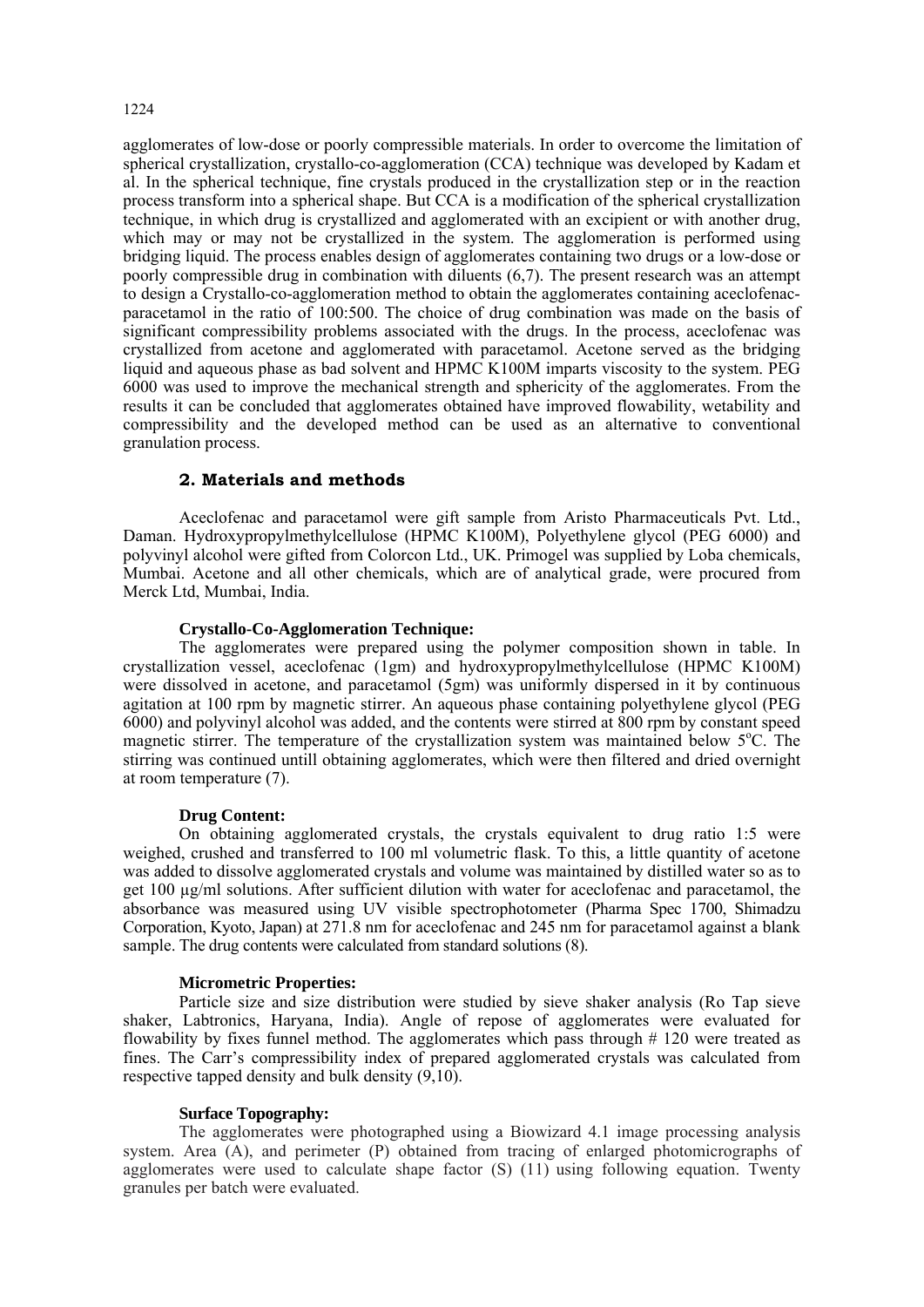$$
S = P^2 / 4\pi A \tag{1}
$$

1225

The crystals were splutter coated with platinum before scanning. The agglomerates were observed at  $\times$ 27 and  $\times$  50 magnifications using SEM (Leicas Stereo Scan 430, LEO, UK).

### **Mechanical Properties and Friability:**

The crushing strength of agglomerates was determined by the mercury load cell method using 50ml hypodermic glass syringe (12). Friability of agglomerates was performed after subjecting agglomerates to attrition. Percentage friability index (FI) was calculated each time using the following equation.

$$
FI = [(dg)v/(dg)o] \times 100
$$
 (2)

Where,  $(dg)$  and  $(dg)$  are mean geometric diameters after time t and initial time respectively (13).

# **Powder Bed Hydrophilicity Study and Packability:**

Prepared spherical agglomerates were placed on a sintered glass disk forming the bottom of the glass tube. The whole device was brought into contact with water and adjusted at 1 mm under the surface of water. Some methylene blue crystals were put on the surface of the agglomerate. The time taken for the capillary rising of water to the surface was noted. This time was visualized by the dissolution of methylene blue crystals with the color of the powder surface intensively. The shortest rising time would correspond to the most hydrophilic substance, leading to good wetability (14). Improve packability had been reported for agglomerates prepared by spherical crystallization. The angle of friction, shear cohesive stress and shear indexes were lower than that of single crystals which improved the packability of the agglomerates. Packability was assessed by analysis of the tapping process with the Kawakitas and Kunos equation using the parameter a, b, 1/b, k in the equation (15).

#### **Moisture Uptake Study:**

Moisture uptake study was determined by accurately weighting the quantity of spherical crystals which were placed in crucible at accelerated condition of temperature and humidity, 40°C  $\pm 1$ <sup>0</sup>C and 75%  $\pm 3$ % respectively (16).

## **Powder X-ray Diffraction:**

PXRD patterns of agglomerates were obtained (Philips Analytical X Part PRD/SRS Division) using tube anode (Cu Ka  $\lambda$  = 1.5406) at 45Kv and 40mA. The data were recorded over a range of  $2^{\circ}$  to  $100^{\circ}$  at a scanning rate of 30.36 s/step cps using continuous scan mode (17).

#### **Differential Scanning Calorimetry:**

Thermal studies of agglomerate were performed using DSC (Star E1 Mettler, Tolodo, Swizerland). Accurately weighed samples were hermetically sealed in an aluminum crucible. The system was purged with nitrogen gas at a flow rate of  $60$ mL $/$  min. Heating was done from  $40^{\circ}$ C to  $300^{\circ}$ C at a rate of  $10^{\circ}$ C/Min (18).

### **Fourier Transform Infrared Spectroscopy:**

FT-IR spectra of all samples of pure drugs and mixtures were recorded using KBr plates in the frequency range 4000-500  $\text{cm}^{-1}$  (FTIR 8400S, Shimadzu, Japan).

#### **Tablet Tensile Strength Test:**

The tablets were directly compressed (By Direct Compression Method) using 12 mm flat punch on a single punch machine. The prepared tablets from agglomerated crystals were kept in a desiccator (silica gel) for about 24 h, and then a hardness tester was used to measure a load across the diameter of each tablet at a specific compression speed to find the hardness F when crushing. The following equation was then used to calculate the tensile strength T (19).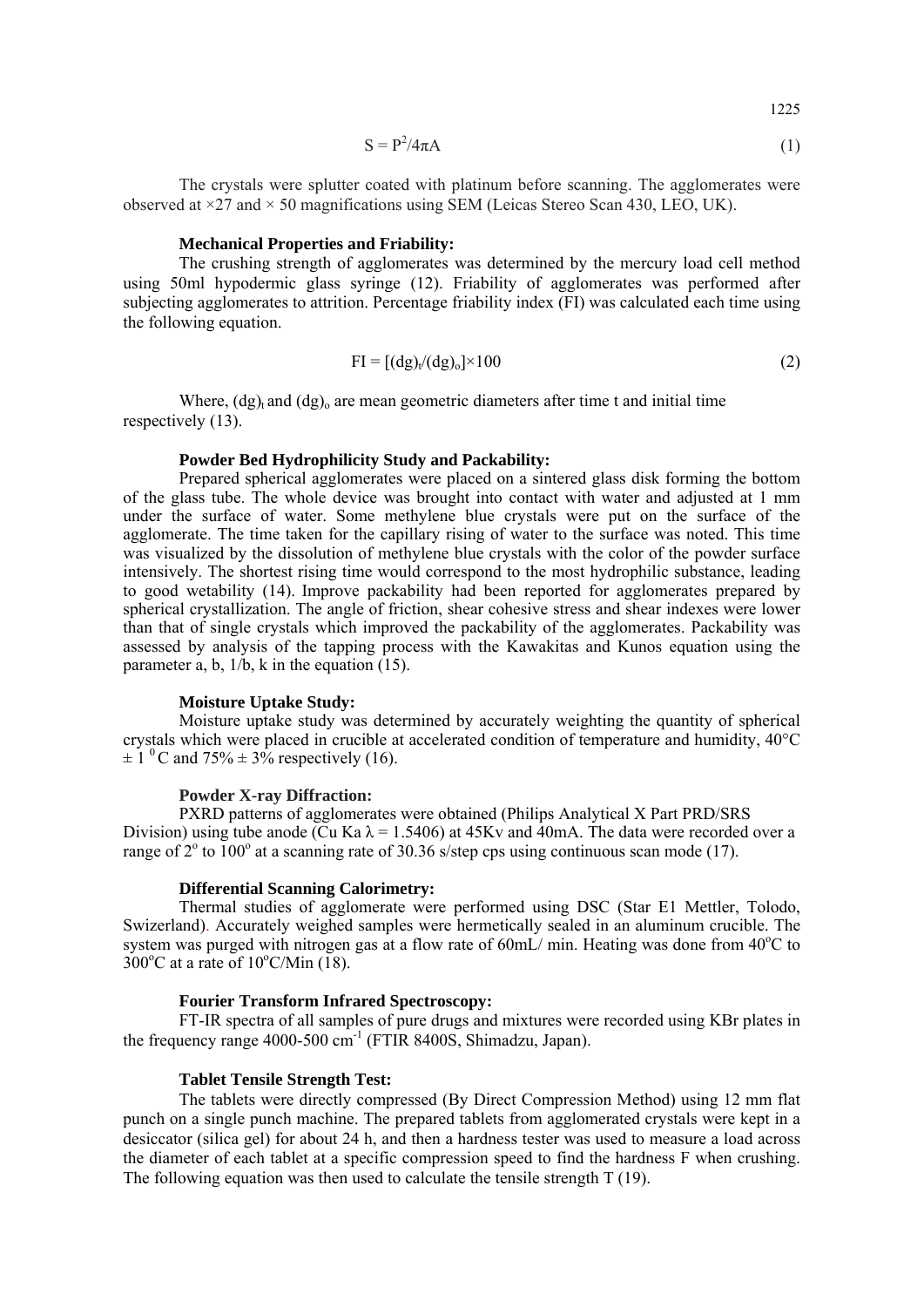# $T=2F/\pi dL$  (3)

where: d and L are a tablet's diameter (m) and thickness (m).

| <b>Set</b>   | <b>Batch</b>   | Aceclofenac<br>(gm) | Paracetamol<br>(gm) | <b>HPMC</b><br>$(\% w/w)$ of<br><b>Drug</b> | <b>PEG 6000</b><br>$(\% w/w)$ of Total<br><b>Solid Content</b> |
|--------------|----------------|---------------------|---------------------|---------------------------------------------|----------------------------------------------------------------|
| $\mathbf I$  | ${\bf B}1$     | $\mathbf{1}$        | 5                   | $\overline{2}$                              | $\overline{2}$                                                 |
|              | B2             | $\mathbf{1}$        | $\mathfrak s$       | $\sqrt{2}$                                  | $\overline{4}$                                                 |
|              | B <sub>3</sub> | $\mathbf{1}$        | $\mathfrak s$       | $\sqrt{2}$                                  | $\sqrt{6}$                                                     |
|              | B4             | $\mathbf{1}$        | $\mathfrak s$       | $\sqrt{2}$                                  | $8\,$                                                          |
|              | B <sub>5</sub> | $\mathbf{1}$        | $\sqrt{5}$          | $\sqrt{2}$                                  | $10\,$                                                         |
|              | <b>B6</b>      | $\mathbf{1}$        | $\sqrt{5}$          | $\overline{4}$                              | $\overline{2}$                                                 |
|              | B7             | 1                   | $\mathfrak s$       | $\overline{4}$                              | $\overline{4}$                                                 |
| $\mathbf{I}$ | ${\bf B}8$     | $\mathbf{1}$        | 5                   | $\overline{4}$                              | 6                                                              |
|              | <b>B9</b>      | $\mathbf{1}$        | $\mathfrak s$       | $\overline{4}$                              | $8\,$                                                          |
|              | B10            | $\mathbf{1}$        | $\sqrt{5}$          | $\overline{4}$                              | $10\,$                                                         |
| $\rm III$    | <b>B11</b>     | $\mathbf{1}$        | 5                   | $\sqrt{6}$                                  | $\overline{2}$                                                 |
|              | <b>B12</b>     | 1                   | $\sqrt{5}$          | 6                                           | $\overline{4}$                                                 |
|              | <b>B13</b>     | 1                   | $\mathfrak s$       | 6                                           | 6                                                              |
|              | <b>B14</b>     | 1                   | $\mathfrak s$       | 6                                           | $8\,$                                                          |
|              | <b>B15</b>     | 1                   | $\sqrt{5}$          | 6                                           | $10\,$                                                         |
| IV           | <b>B16</b>     | $\mathbf{1}$        | 5                   | $\,8\,$                                     | $\overline{2}$                                                 |
|              | <b>B17</b>     | $\mathbf{1}$        | 5                   | $\,8\,$                                     | $\overline{4}$                                                 |
|              | <b>B18</b>     | 1                   | 5                   | $\,8\,$                                     | 6                                                              |
|              | $\rm B19$      | $\mathbf{1}$        | 5                   | $\,$ $\,$                                   | $\,$ $\,$                                                      |
|              | <b>B20</b>     | $\,1$               | 5                   | $\,$ $\,$                                   | $10\,$                                                         |
|              | $\rm B21$      | $\mathbf{1}$        | 5                   | $10\,$                                      | $\overline{2}$                                                 |
| $\mathbf{V}$ | <b>B22</b>     | $\mathbf{1}$        | 5                   | $10\,$                                      | $\overline{4}$                                                 |
|              | <b>B23</b>     | $\mathbf{1}$        | 5                   | $10\,$                                      | $\sqrt{6}$                                                     |
|              | <b>B24</b>     | 1                   | 5                   | $10\,$                                      | $\,8\,$                                                        |
|              | <b>B25</b>     | $\mathbf{1}$        | 5                   | $10\,$                                      | $10\,$                                                         |

*Table I: Polymer Composition for Aceclofenac-Paracetamol Agglomerates* 

**% Porosity:**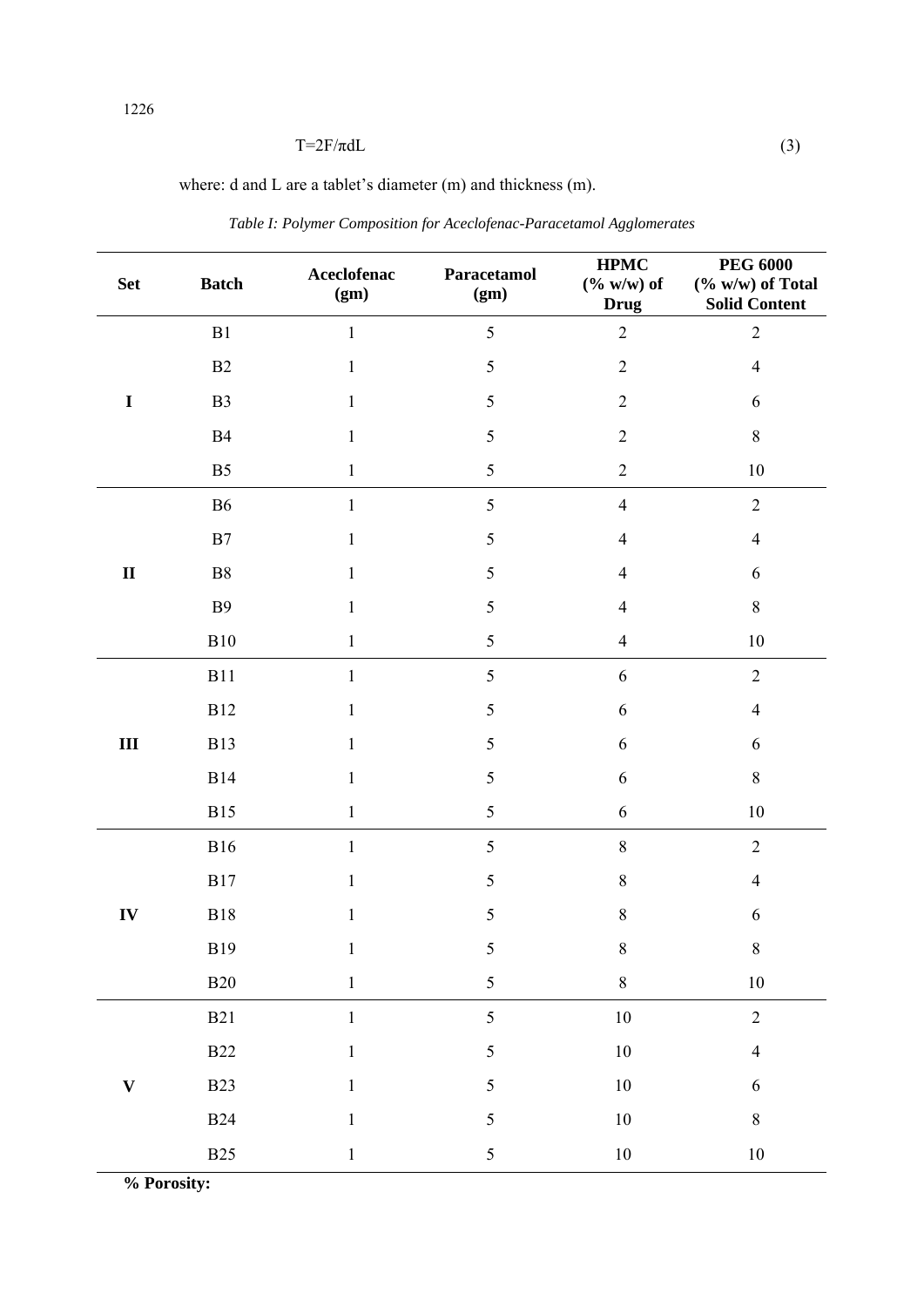Twenty-four hours after ejection, the thickness and diameters of tablets were measured. The % porosity was calculated from the following equation (20,21)

% Prorosity 
$$
(\mathbf{E}) = (V - V_0)/V * 100
$$
 (4)

Where,  $V =$  Volume of tablet,  $V_0 =$  volume of material at zero porosity.

# *In Vitro* **Dissolution Study:**

The prepared spherical agglomerated crystals were compressed into tablets with by direct compression technique using Avicel as a direct compression excipient and Primogel (Sodium Starch Glycolate) as a disintegrant. The *in vitro* dissolution studies were performed using paddle type having 8 Station USP type-II dissolution apparatus (Electrolab TDT – 08L Dissolution Tester, USP). The dissolution studies were carried out in 900mL acid buffer of pH 1.2 for first 2 hours and then it was replaced by 900mL phosphate buffer having pH 6.8 for next 10 hours. The dissolution medium was kept in a thermostatically controlled water bath, maintained at  $37\pm0.5^{\circ}$  C. The paddles were rotated at 50 rpm. After each 1 hour 10mL of sample were withdrawn and dilutions were made if necessary. Absorbance were taken using UV-Visible Spectrophotometer at 269.60 nm (pH 1.2), 271.0 nm (pH 6.8) for aceclofenac and at 244.20 nm (pH 1.2), 244.40 nm (pH 6.8) for paracetamol and analyzed for drug released. During each sampling, 10 ml of fresh corresponding dissolution medium was replaced into the dissolution flask (22).

## **3. Results**

Drug loading efficiency was found to be in the range of 90% to 95% w/w and no significant difference was found between various batches ( $P < 0.05$ ). The content of aceclofenac was found in the rage of 14.90% to 15.98% w/w, whereas paracetamol content was found in the range of 74.01% to 79.79% w/w. The formulation contained 100 mg aceclofenac and paracetamol 500 mg ratio (100:500). Aceclofenac-Paracetamol ratio should lie in the range of 0.20 to 0.201. As the polymer concentration increases, the batches showed excellent flowability, as represented by angle of repose ( $\leq 22^{\circ}$ ), compressibility ( $\leq 15$ ) and hausners ratio was near to 1.20.

The shape factor was in the range of 1.09 to 1.33. The scanning electron microscopy (SEM) study revealed that the surface morphology of the prepared agglomerate, spherical in shape (Figure.1a) and pores on the surface due to release of drug molecules (Figure 1b). Mechanical properties of the agglomerates were evaluated by crushing strength and friability (Table II). Batch no. 24 required maximum force for deformation. The change in friability index with time was found to be as a linear function of time (t) with decrease friability index. Hence the data was fitted in a linear equation and constant K and C were determined.

$$
Y = KP + C \tag{5}
$$

 $C$  – Constant will depend on  $\%$  fines produced in the initial stage of testing

K – Will reflect overall friability of agglomerates

From crushing strength study it was observed that increase in crushing strength of set second and set forth. From friability study it was observed that, the friability was significantly  $(P<0.01)$ decreased due to varying polymer ratio (Table II). By continuing friability test for 25 min, it was observed that the % fines were also decreased.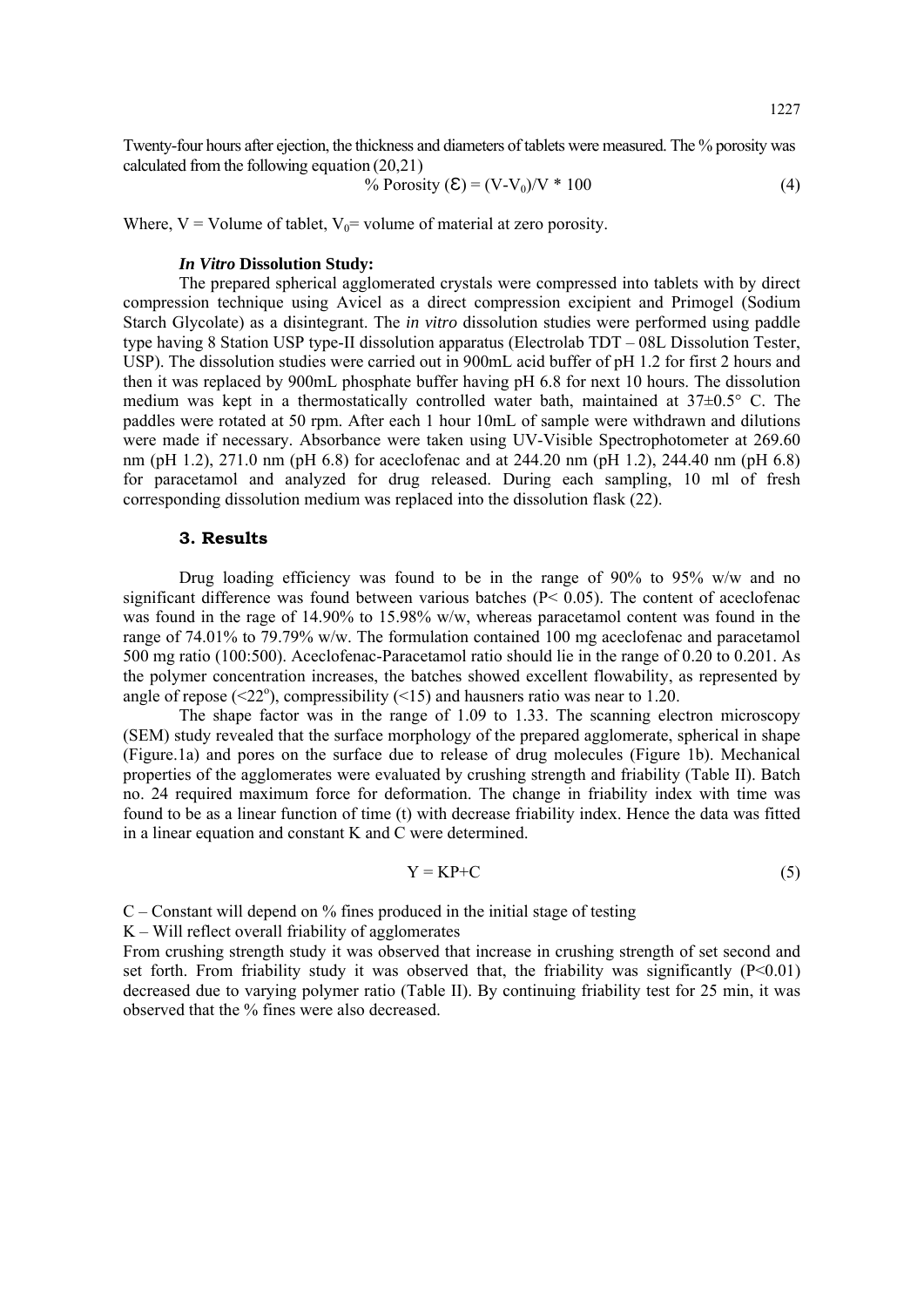

*Fig. 1 (a): SEM Photomicrographs of Spherical Crystals.* 



*Fig. 1 (b): SEM Photomicrographs of Spherical Crystals after Drug Released* 

The powder bed study revealed that the prepared agglomerate crystals showed significant shortest rising time (\*\*P<0.01) of water represented by dissolution of methylene blue crystal. It results a better wetability (Table II).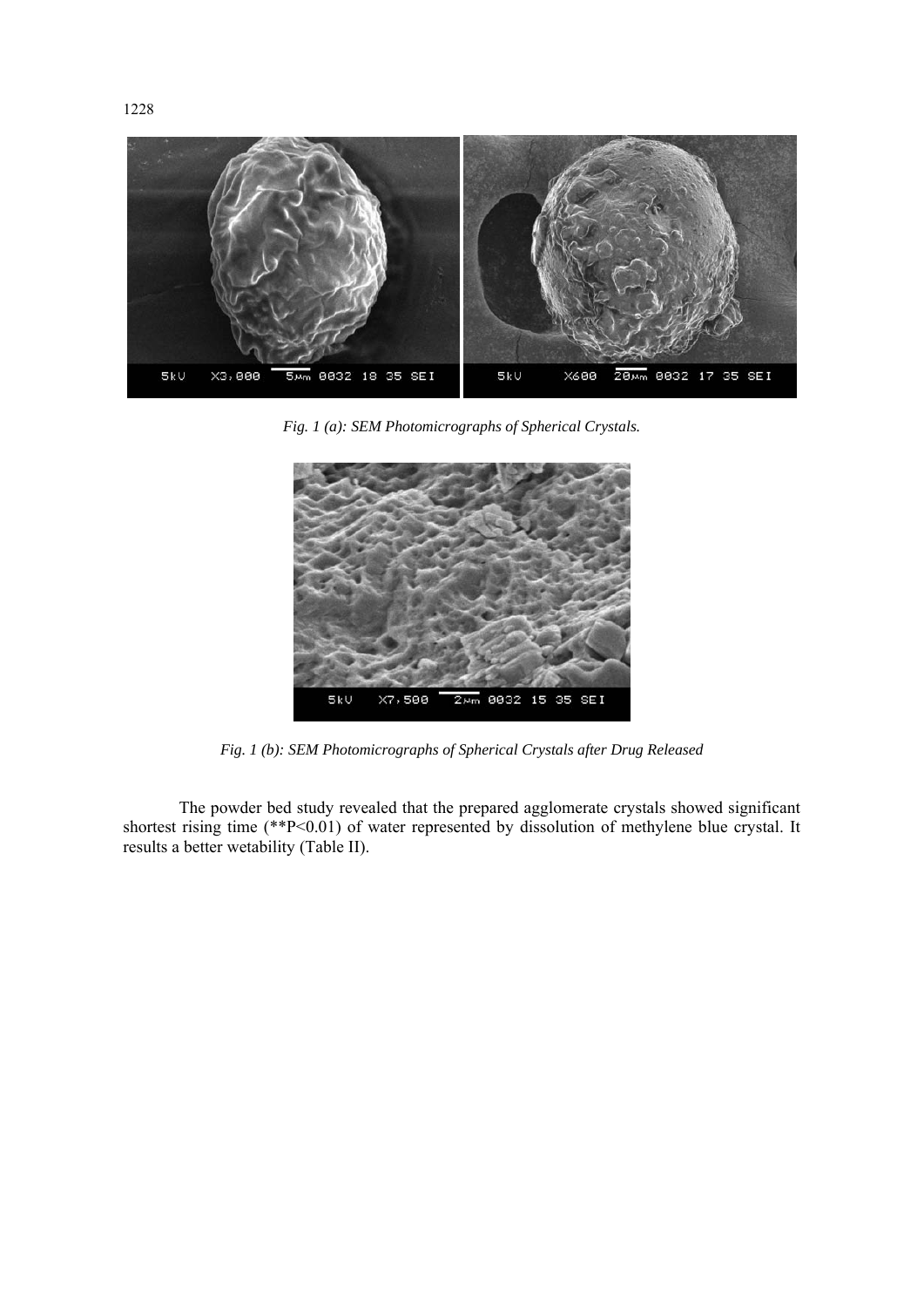| <b>Batch</b>   | <b>Crushing</b><br>Strength (gm) | $\mathbf K$ | $\mathbf C$ | $\mathbf R$ | % Friability<br>$(5 \text{ min})$ | <b>Water Rising</b><br>Time (hr) |
|----------------|----------------------------------|-------------|-------------|-------------|-----------------------------------|----------------------------------|
| B1             | $26.30\pm0.190$                  | 0.159       | 2.352       | 0.489       | 6.40                              | $14.20 \pm 0.450$                |
| B2             | 21.95±0.085                      | 0.158       | 2.561       | 0.444       | 5.98                              | 12.50±0.345                      |
| B <sub>3</sub> | 29.24±0.050                      | 0.200       | 3.226       | 0.444       | 6.60                              | 12.40±0.285                      |
| <b>B4</b>      | $20.65 \pm 0.210$                | 0.167       | 2.694       | 0.446       | 6.16                              | $13.10 \pm 0.300$                |
| B <sub>5</sub> | 22.45±0.360                      | 0.172       | 2.760       | 0.472       | 6.04                              | $11.15 \pm 0.680$                |
| <b>B6</b>      | 22.82±0.078                      | 0.143       | 2.318       | 0.445       | 5.90                              | $12.52 \pm 0.455$                |
| B7             | 30.87±0.145                      | 0.177       | 2.859       | 0.446       | 6.44                              | $10.42 \pm 0.565$                |
| <b>B8</b>      | 35.64±0.275                      | 0.140       | 2.213       | 0.454       | 5.18                              | 15.20±0.290                      |
| <b>B9</b>      | 32.30±0.068                      | 0.146       | 2.280       | 0.462       | 5.32                              | 11.35±0.250                      |
| <b>B10</b>     | 41.45±0.410                      | 0.138       | 2.187       | 0.456       | 5.16                              | $11.05 \pm 0.365$                |
| <b>B11</b>     | 50.26±0.320                      | 0.135       | 2.101       | 0.464       | 4.90                              | $10.40 \pm 0.035$                |
| <b>B12</b>     | 45.78±0.009                      | 0.143       | 2.234       | 0.462       | 5.24                              | $10.10 \pm 0.605$                |
| <b>B13</b>     | 39.61±0.125                      | 0.156       | 2.402       | 0.469       | 5.42                              | $09.25 \pm 0.065$                |
| <b>B14</b>     | 47.23±0.058                      | 0.127       | 1.967       | 0.467       | 4.76                              | $08.50 \pm 0.085$                |
| <b>B15</b>     | $40.12 \pm 0.020$                | 0.125       | 1.889       | 0.476       | 4.56                              | $08.12 \pm 0.105$                |
| <b>B16</b>     | 50.75±0.745                      | 0.119       | 1.825       | 0.471       | 4.16                              | $07.55 \pm 0.010$                |
| <b>B17</b>     | 48.56±0.004                      | 0.109       | 1.647       | 0.478       | 3.84                              | $07.20 \pm 0.035$                |
| <b>B18</b>     | 52.16±0.500                      | 0.097       | 1.417       | 0.498       | 3.52                              | $06.41 \pm 0.065$                |
| <b>B19</b>     | 56.71±0.040                      | 0.078       | 1.157       | 0.490       | 3.18                              | $07.10 \pm 0.450$                |
| <b>B20</b>     | $61.46 \pm 0.100$                | 0.079       | 1.038       | 0.552       | 2.74                              | $05.45 \pm 0.655$                |
| <b>B21</b>     | 70.87±0.165                      | 0.066       | 0.816       | 0.557       | 2.18                              | $05.15 \pm 0.135$                |
| <b>B22</b>     | 64.56±0.510                      | 0.071       | 0.932       | 0.550       | 2.50                              | $04.50 \pm 0.215$                |
| <b>B23</b>     | 56.90±0.034                      | 0.067       | 0.837       | 0.574       | 2.34                              | $06.22 \pm 0.160$                |
| <b>B24</b>     | 79.60±0.780                      | 0.074       | 0.983       | 0.545       | 3.34                              | $05.10 \pm 0.450$                |
| <b>B25</b>     | 74.41±0.140                      | 0.079       | 1.238       | 0.464       | 2.84                              | $05.55 \pm 0.365$                |

**Each value represents the mean + standard deviation (n=3)** 

The packability study revealed that the smaller values of parameter *a* in Kawakita and Ludde's equation for the agglomerates indicated their higher packability. The apparent packing velocity by tapping, represented by parameter *b*, for agglomerates was faster than that of conventional crystals, since agglomerates were packed closely even without tapping due to their excellent flowability and packability. The large values of parameter  $K$  in Kuno et al.'s equations for the agglomerates indicate that the rate of packing process was much higher. The result of moisture uptake study was shown (Figure 2).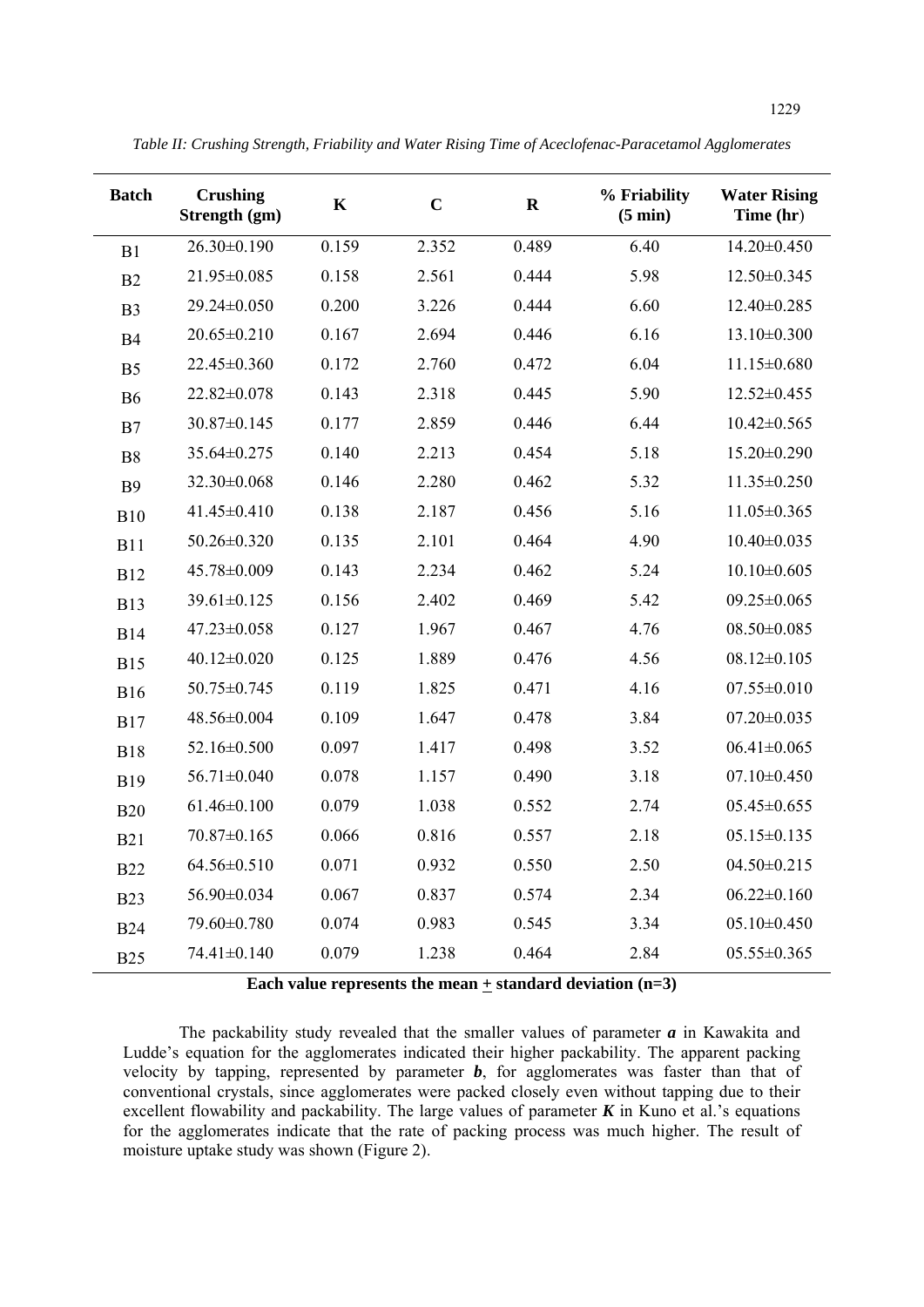

*Fig. 2: Moisture Uptake Study of Agglomerated Crystals.* 

In order to detect the compatibility between drug and excipient, the infrared spectroscopy (IR) and differential scanning calorimetry (DSC) examination were conducted for pure drug and agglomerate. Fourier transform infrared spectroscopy (FTIR) study of aceclofenac, paracetamol pure drug and agglomerate showed all the characteristics peak of the drug (Figure 3).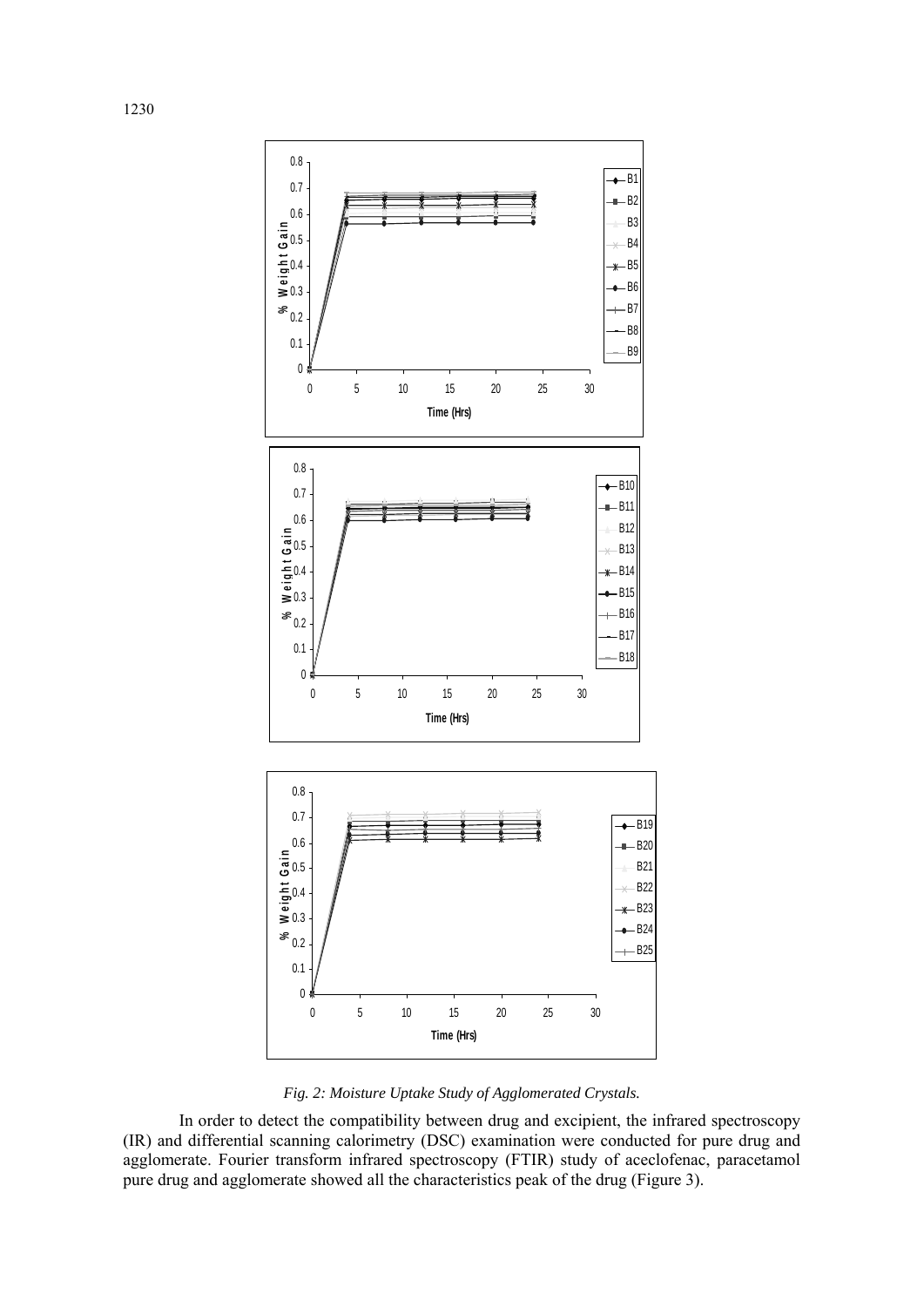

*Fig 3. FTIR of (A) Aceclofenac, (B) Paracetamol, (C) Aceclofenac-Paracetamol and (D) Aceclofenac-Paracetamol Agglomerate.* 

The thermal property of drug and agglomerate were studied using differential scanning calorimetry (DSC) (Figure 4). Aceclofenac and paracetamol have shown melting endotherm at 148<sup>o</sup> C and 178<sup>o</sup> C respectively. The agglomerate of aceclofenac and paracetamol showed an interesting change in the thermogram. The endotherm for paracetamol melting  $170^{\circ}$  C to  $172^{\circ}$  C remained unchanged while a diffuse endotherm with low enthalpy was observed for aceclofenac. X-ray powder diffractometry (XRPD) was a technique for the identification of crystalline solid phase. X-ray powder diffractometry (XRPD) spectra of agglomerate showed that sharp peaks were obtained (Figure 5). Dissolution of drug from the compacts prepared using agglomerate was studied (Figure 6). The maximum dissolution was observed up to 98%. This was due to the lower concentration of polymer used. As the polymer concentration increases, the dissolution rate decreases. In very high polymer concentration, the dissolution rate was decreased up to 86%. The higher tensile strength showed by compressed tablet from agglomerate crystal. Higher tensile strength was due to greater plastic deformation of the agglomerated crystals resulting in greater permanent interparticle contact and stronger bond force than in the case of original crystals (Table III).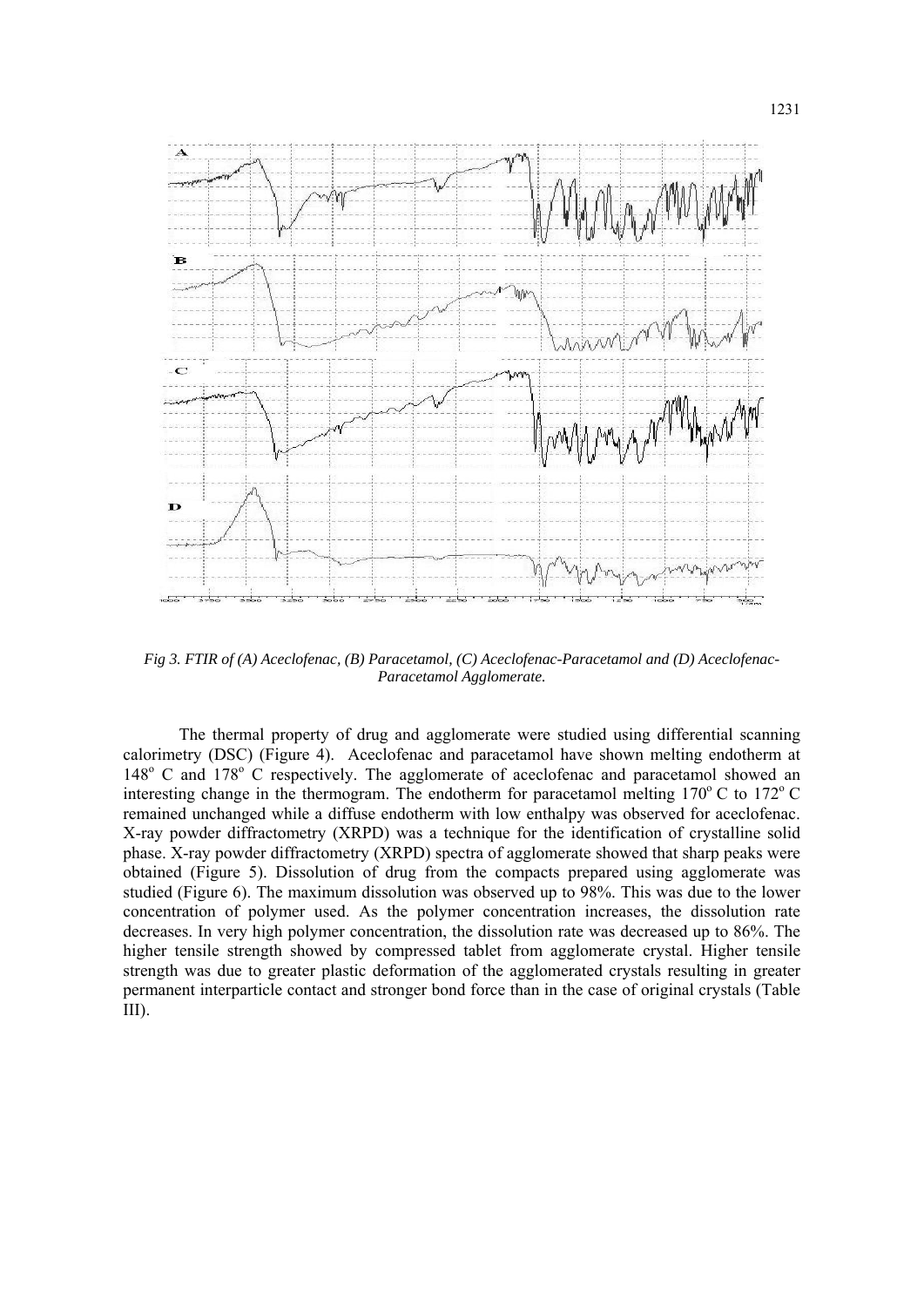

*Fig. 4: DSC Thermographs of Aceclofenac-Paracetamol Agglomerate Crystal of Batch No.* 22



*Fig. 5: Powder X-ray Diffraction of Batch No. 22*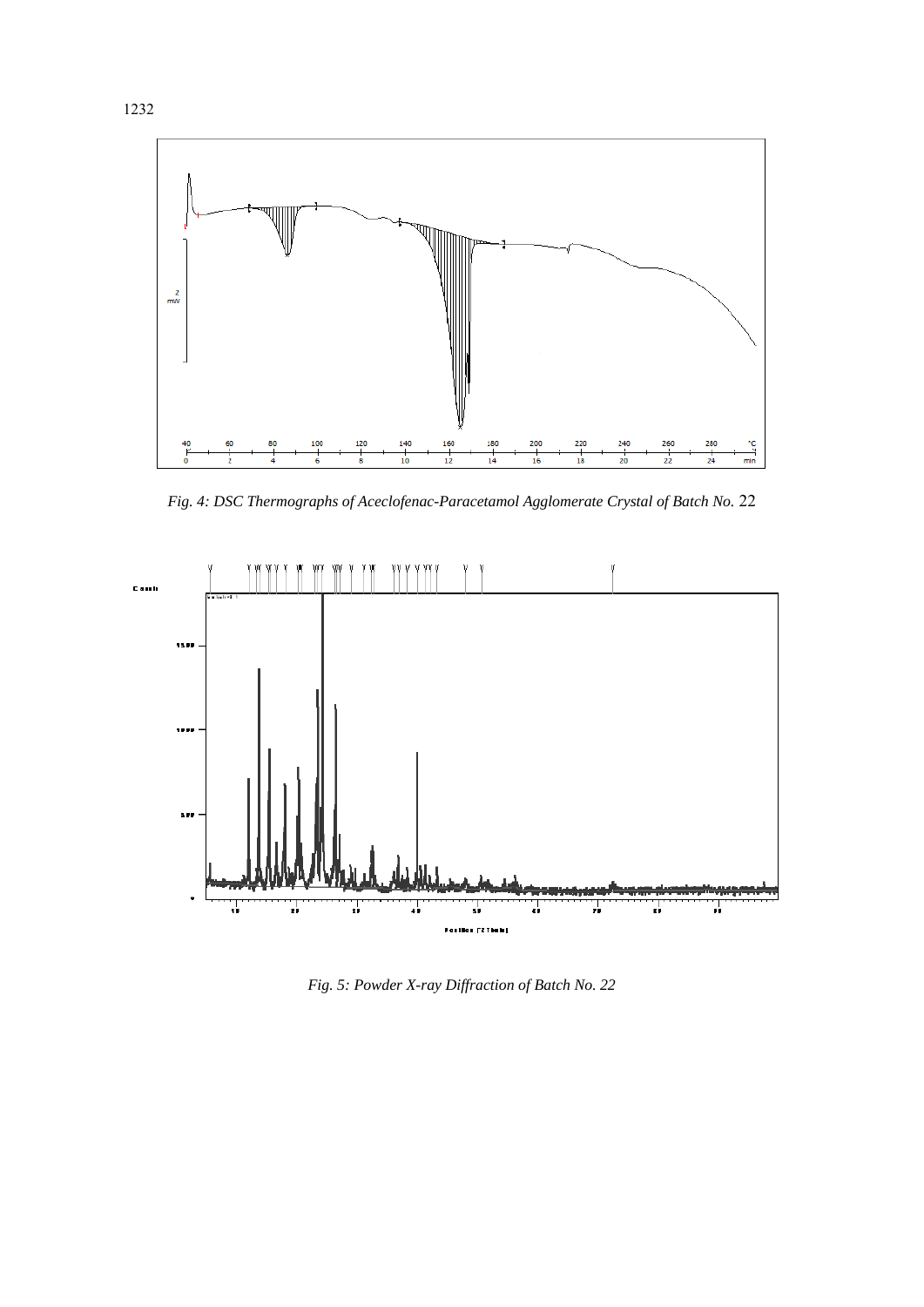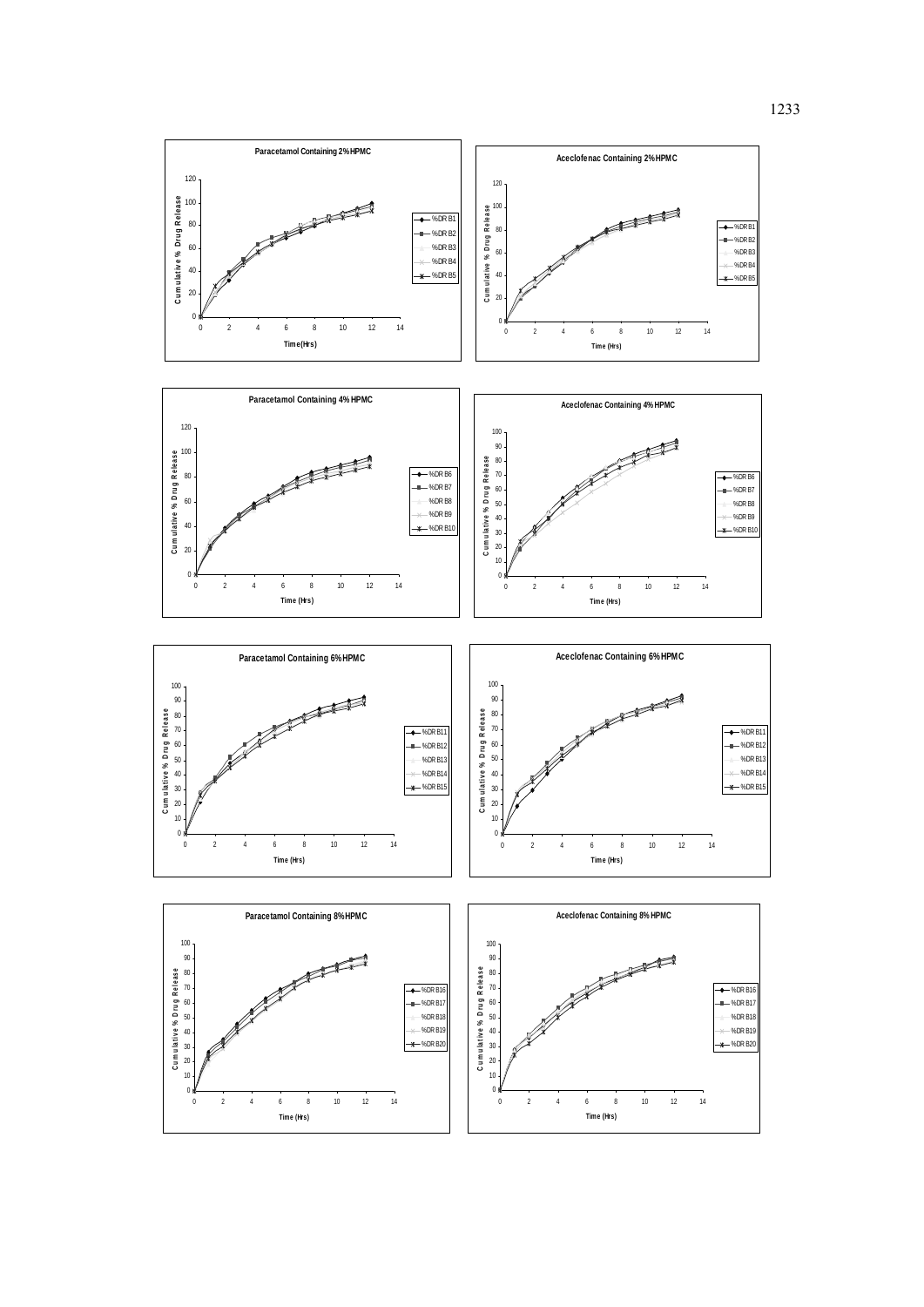

*Fig. 6: In Vitro Drug Release Profile of Aceclofenac-Paracetamol* 

| <b>Batch</b>   | <b>Tensile Strength</b> | % Porosity       |  |  |
|----------------|-------------------------|------------------|--|--|
|                | (Kg/cm)                 |                  |  |  |
| B1             | 13.99±0.01              | 13.58±0.02       |  |  |
| B <sub>2</sub> | 11.58±0.04              | $20.19 \pm 0.11$ |  |  |
| <b>B3</b>      | $12.84 \pm 0.11$        | 27.29±0.05       |  |  |
| <b>B4</b>      | $12.34 \pm 0.10$        | 24.83±0.09       |  |  |
| B <sub>5</sub> | $12.81 \pm 0.05$        | $18.28 \pm 0.15$ |  |  |
| <b>B6</b>      | 13.43±0.09              | 20.87±0.14       |  |  |
| B7             | $08.67 \pm 0.12$        | $14.78 \pm 0.18$ |  |  |
| <b>B8</b>      | 11.58±0.15              | 19.44±0.12       |  |  |
| <b>B9</b>      | $08.67 \pm 0.20$        | $15.41 \pm 0.17$ |  |  |
| <b>B10</b>     | 13.82±0.25              | 24.93±0.08       |  |  |
| <b>B11</b>     | 13.60±0.12              | $22.81 \pm 0.17$ |  |  |
| <b>B12</b>     | $13.70 \pm 0.13$        | 24.45±0.20       |  |  |
| <b>B13</b>     | $10.79 \pm 0.18$        | 12.84±0.21       |  |  |
| <b>B14</b>     | $10.58 \pm 0.15$        | $13.24 \pm 0.15$ |  |  |
| <b>B15</b>     | $13.43 \pm 0.17$        | $12.50 \pm 0.05$ |  |  |
| <b>B16</b>     | $12.25 \pm 0.08$        | $12.50 \pm 0.07$ |  |  |
| <b>B17</b>     | $10.37 \pm 0.04$        | $12.84 \pm 0.01$ |  |  |
| <b>B18</b>     | $13.69 \pm 0.07$        | 22.29±0.05       |  |  |
| <b>B19</b>     | $12.25 \pm 0.16$        | 12.57±0.09       |  |  |
| <b>B20</b>     | $13.23 \pm 0.08$        | $11.25 \pm 0.10$ |  |  |
| <b>B21</b>     | $08.67 \pm 0.05$        | $15.13 \pm 0.06$ |  |  |
| <b>B22</b>     | $10.37 \pm 0.17$        | $09.90 \pm 0.07$ |  |  |
| <b>B23</b>     | $10.23 \pm 0.13$        | $10.71 \pm 0.10$ |  |  |
| <b>B24</b>     | $11.75 \pm 0.16$        | $12.50 \pm 0.13$ |  |  |
| <b>B25</b>     | $09.01 \pm 0.03$        | $12.19\pm0.11$   |  |  |

*Table III: Tensile Strength and % Porosity of Tablets* 

Each value represents the mean  $\pm$  standard deviation (n=3)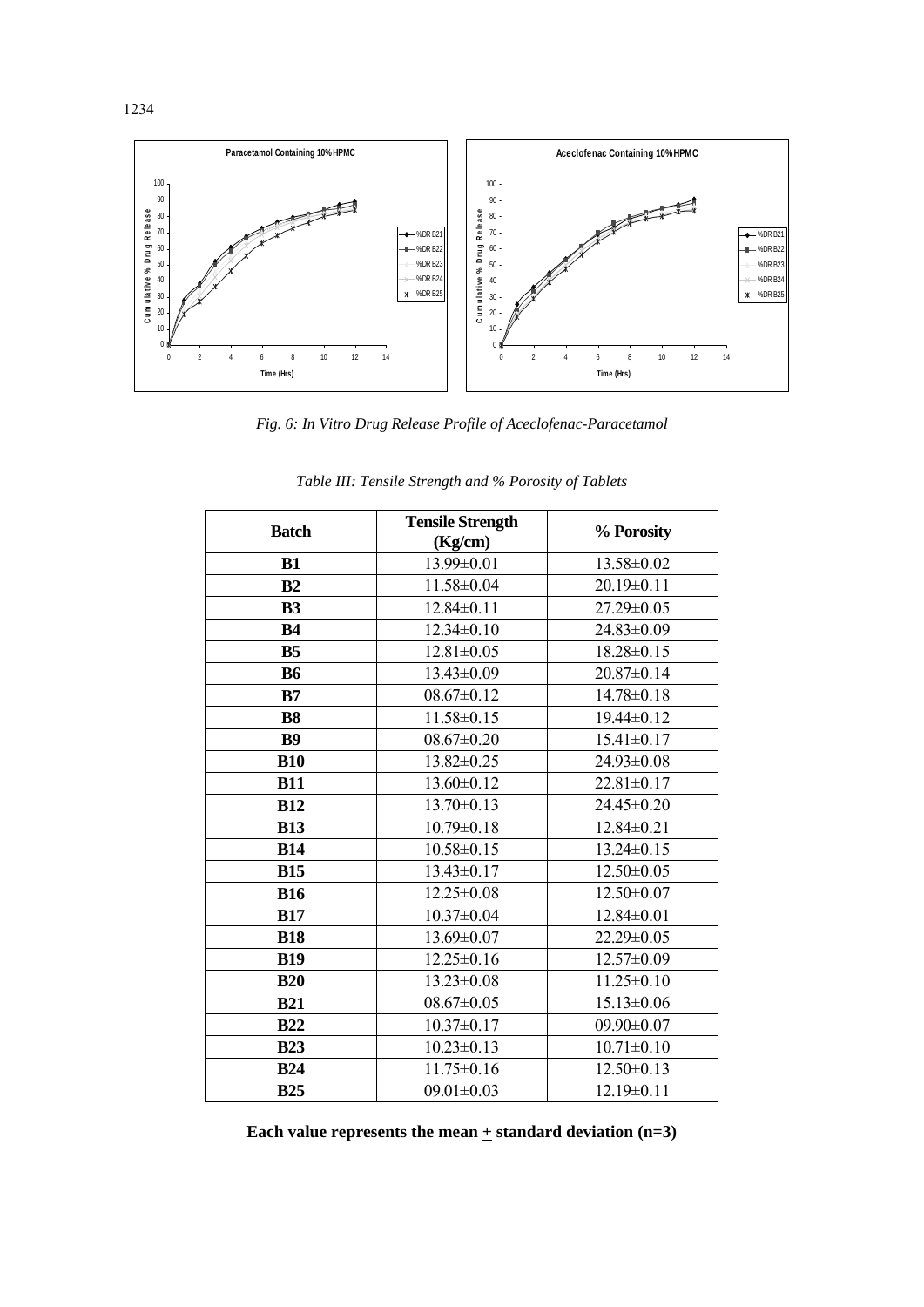# **4. Discussion**

The size of agglomerates was easily controlled by adjusting agitation speed, temperature of the system, and concentration of acetone, hydroxypropylmethylcellulose and polyethylene glycol content in the system and residence time. Agglomerate size decreased with increasing agitation speed. Increased temperature, difference between acetone and poor solvents results in decreased agglomerate size. The range of shape factor indicates that agglomerates were in the spherical shape. Scanning electron microscopy photomicrographs showed that the prepared agglomerates were spherical in shape which enabled them to flow very easily, with smooth surface. The pores on the surface may represent the release of drugs. The maximum force required to crush the agglomerate crystal of the batch was due to increase in polymer concentration and it may also be due to larger particle size, interparticulate bond strength and physical properties of the particle. In the first, third and fifth set of formulation batches, having a constant composition amount of HPMC (2%, 6% and 10%) and increasing concentration of PEG 6000 (2%, 4%, 6%, 8% and 10%), the crushing strength was not linear, whereas with second and fourth set of formulation batches containing 4% and 8% HPMC and increasing concentration of PEG 6000 (2%, 4%, 6%, 8% and 10%), a somewhat linear correlation between crushing strength and concentration of polymers was observed. From the friability study, it was observed that friability of agglomerate crystal were decreased by the batch due to good surface strength and hardness and it was also observed that it reduces % fines by increase in polyethylene glycol concentration. From powder bed hydrophilicity result, shortest rising time of water was due to the wetting phase during which the particles colloid and at the time of agglomeration process, the hydrophilic polymer polyethylene glycol in poor solvent adheres on the surface droplets to enter inside the droplets and agglomerate crystals. Hence it was found a superior wetability of crystals. From this observation it was found that the time required for shortest rising of water by the batch showed better wetability. Hence batch no. 22 was found to have good wetability. From the packability study it was proved that the flowability and packability of agglomerate crystals were preferably improved for direct tableting. It was observed that the maximum compactibility and packability was showed by batch no. 22 due to excellent flowability. Moisture uptake by the agglomerate was due to increase in hydrophilic polymer concentration. FTIR showed that aceclofenac, paracetamol and the agglomerate crystal clearly showed retention of the characteristic peaks of the pure drug, thus revealing no interaction between drug and polymer. The IR spectra of agglomerate crystal showed no change occurring in the chemical nature. In DSC thermogram the diffused endotherm with low enthalpy was observed for aceclofenac. The early onset and broadening of paracetamol peak was due to partial dissolution in aceclofenac melt. This finding is in accordance with the thermal behavior of binary mixture reported by Lloyd et al (23) where it was shown that the dissolution of higher melting compound in the melt of the lower melting compound during thermal studies caused shifting or complete disappearance of the higher melting component peak. From XRPD study it was observed that, the sharp peaks were obtained, that indicate the agglomerates in crystalline form. From *in vitro* dissolution study it was observed that the dissolution rate was maximum when lower polymer concentration was used, and similarly the dissolution rate was decreased when a higher polymer concentration was used. Hence drug release should be a sustained or prolonged action. From the study of agglomerates and prepared tablets, it was observed that batch no. 22 showed improved flowability, packability, compactibility, wetability, surface morphology and sustained the release of drugs 87.43% for paracetamol and 88.11% for aceclofenac. Hence, batch no. 22 was designed as optimized batch. The higher tensile strength was found due to increase concentration of polyethylene glycol 6000 which results in increased hardness and decreased porosity. The decrease in porosity was due to the decrease of voids spaces between the particles with high compaction force.

#### **5. Conclusion**

The Crystallo-co-agglomeration (CCA) method developed in the present study is a promising technique to obtain directly compressible agglomerates of combination of drugs in required proportion. The micromeritics of agglomerates, such as flowability, packability and